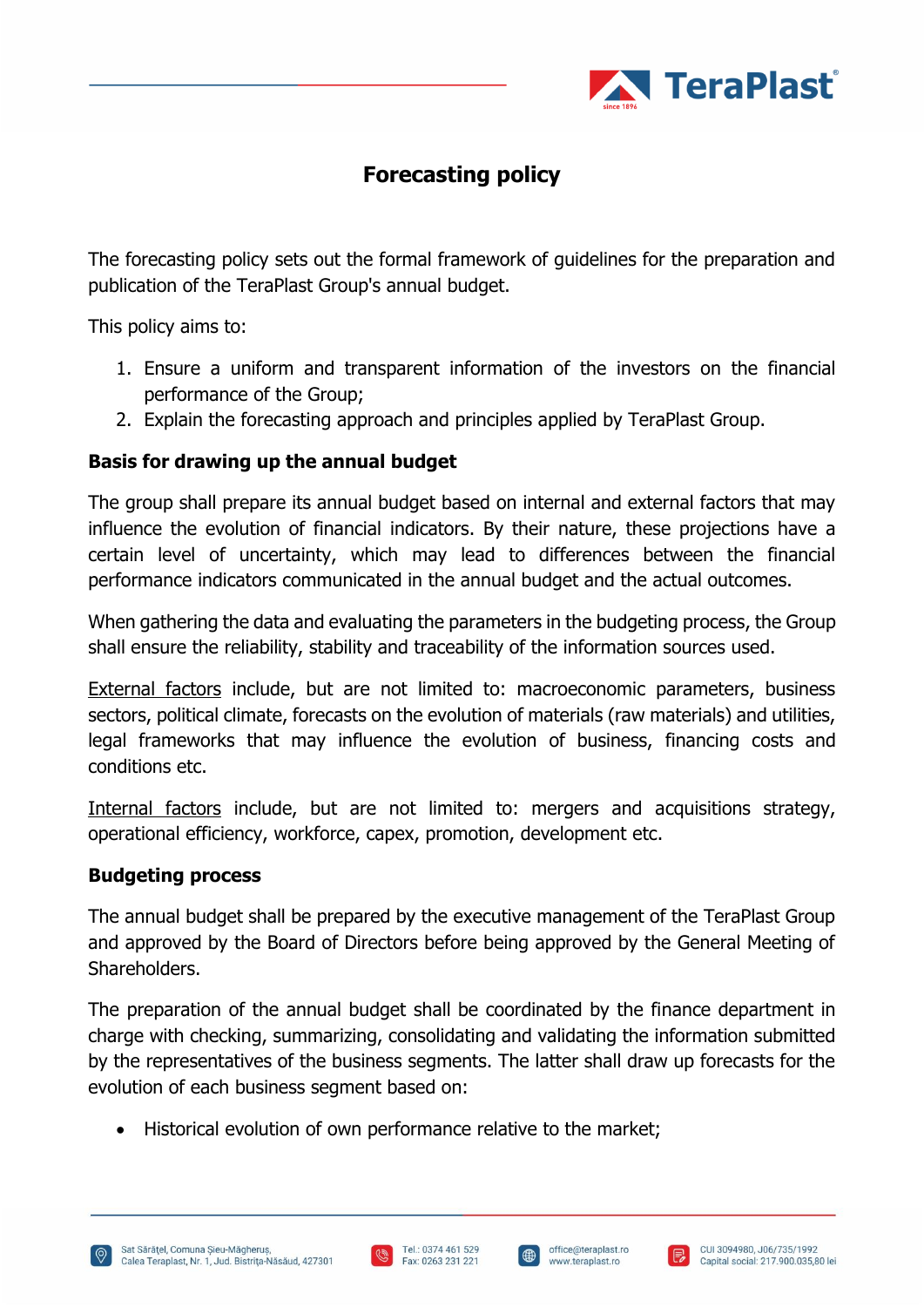

- Forecasts on the future evolution of the specific market segments using verifiable sources of information such as market studies, public statistical institutes, rating agencies etc.
- The internal and external factors detailed above;
- Development targets agreed at the level of the Board of Directors.

Following the annual budgeting process, the TeraPlast Group brings it to the stakeholders' attention in a consolidated format (at Group level and per business line). The detailed annual budget is prepared for internal use only by the Group's management and is not made public, with the role of ensuring real-time monitoring of the evolution of financial indicators related to the budget and, where necessary, defining key performance indicators (KPI) related to quarterly / half-yearly results.

If, during the execution of the annual budget, the assumptions based on which the forecasts have been prepared are subject to changes with a significant impact on the expected results, the Group shall duly make this public in its reports.

### **Publication of the assumptions used**

The detailed assumptions, forecasts, plans and metrics on which the Group builds its annual budget and strategy on are intended for internal use and are regularly evaluated.

If the Group's management considers it necessary for stakeholders to be informed on certain details of these assumptions, their publication shall be made in accordance with the unitary information principle, using the company's official communication channels, during the events dedicated to analysts and investors and/or the submission of periodic reports. This also applies if the management of the Group deems it necessary to publish interim estimates regarding the implementation of the budget and/or its amendment.

Usually, TeraPlast Group intends to publish its forecasts on the evolution of the annual financial performance upon the publication of the preliminary annual financial results.

### **Structure of the published forecasts**

TeraPlast Group's annual projections include:

- Profit and Loss (income and expenses);
- Investment plan (capex) structured on general investment categories (e.g., maintenance, expansion of production capacity, construction etc.);
- The main premises regarding the macroeconomic and market climate that are relevant in the context of the forecasts advanced to the General Meeting of Shareholders.





 $\oplus$